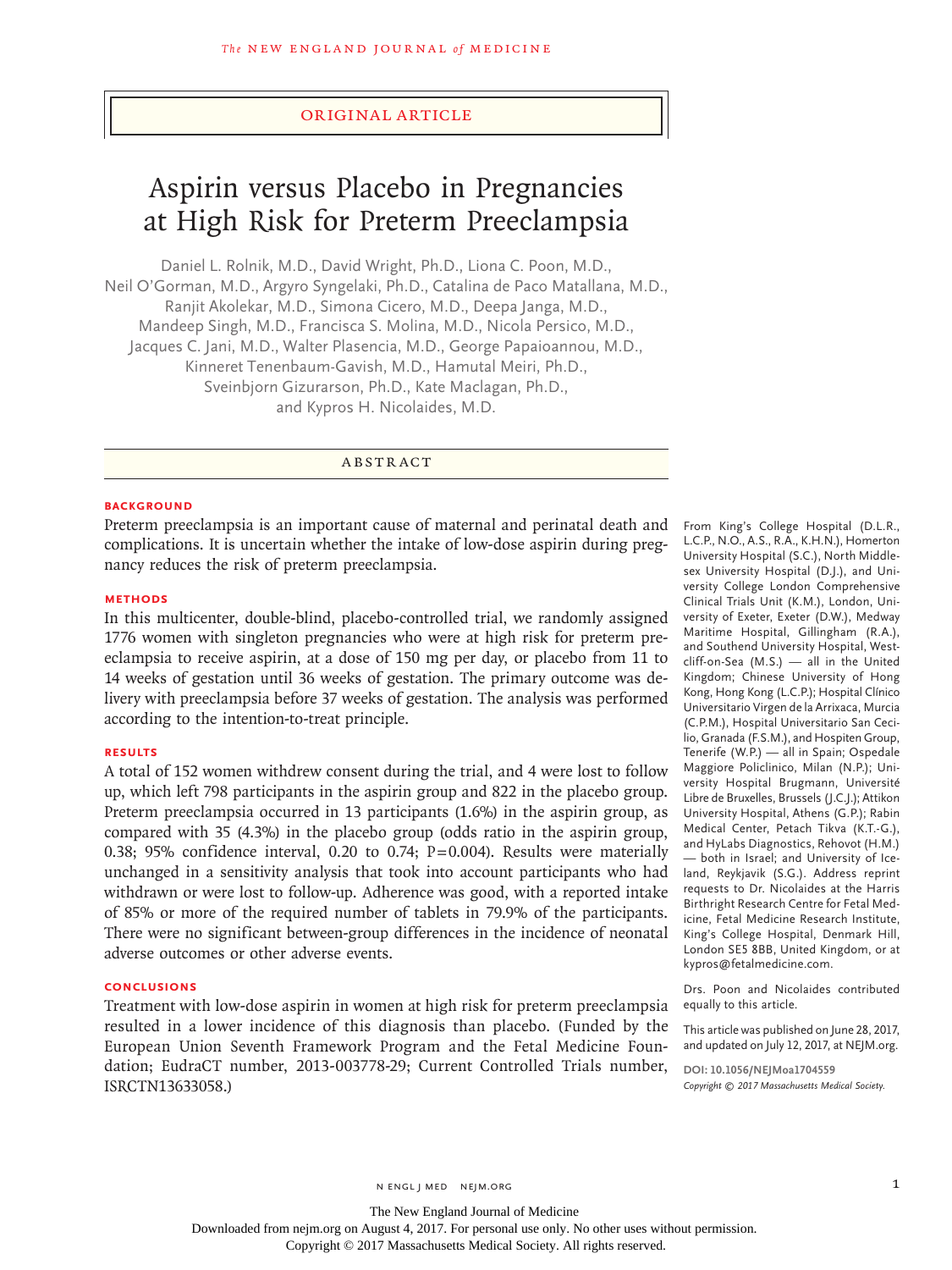**EXECLAMPSIA IS AN IMPORTANT CAUSE** of death and complications for the mother and baby. The risk of such complications is considerably higher when the disease is severe reeclampsia is an important cause of death and complications for the mother and baby. The risk of such complications and of early onset, leading to preterm birth at less than 37 weeks of gestation.<sup>1-4</sup> Major challenges in modern obstetrics are the identification of women at high risk for preterm preeclampsia early in pregnancy and interventions to reduce the prevalence of the disease.

In 1979, a study showed that women who had taken aspirin regularly during pregnancy were less likely to have preeclampsia than women who had not.<sup>5</sup> In the subsequent decades, more than 30 trials have investigated the benefit of lowdose aspirin (at a dose of 50 to 150 mg per day) for the prevention of preeclampsia; a meta-analysis of these studies showed that such therapy resulted in a 10% lower incidence of preeclampsia.6 In a meta-analysis of individual-participant data from the trials, the effect of aspirin was not affected by the gestational age at the onset of therapy.7 In contrast, other meta-analyses showed that aspirin started at or before 16 weeks of gestation resulted in halving the rates of preeclampsia, fetal-growth restriction, and perinatal death, whereas aspirin started after 16 weeks of gestation did not have a significant benefit.<sup>8,9</sup> In addition, the beneficial effect of aspirin that was started at or before 16 weeks of gestation was dose dependent, with a greater reduction in the incidence of preeclampsia being associated with a daily dose of aspirin of 100 mg or more. $10$ 

Professional associations now recommend the prophylactic use of low-dose aspirin (60 to 80 mg per day) in women who are considered to be at high risk for preeclampsia. In the United Kingdom, the National Institute for Health and Clinical Excellence recommends the identification of the high-risk group on the basis of 10 factors, including maternal characteristics and features of the medical and obstetrical histories.11 However, the performance of such screening is poor, with detection of approximately 40% of cases of preterm preeclampsia and 33% of cases of term preeclampsia, at a screen-positive rate of 11%.<sup>12</sup> In the United States, the American College of Obstetricians and Gynecologists recommends the use of aspirin in women with a history of preeclampsia in more than one pregnancy or a history of preeclampsia that resulted in delivery

before 34 weeks of gestation.<sup>13</sup> However, this subgroup constitutes only approximately 0.3% of all pregnancies and includes only 5% of women in whom preterm preeclampsia develops and 2% of those in whom term preeclampsia develops.14 An alternative approach to screening is the use of Bayes' theorem to combine the a priori risk from maternal factors with biophysical and biochemical measurements obtained at 11 to 13 weeks of gestation. A study involving approximately 60,000 women with singleton pregnancies showed that such screening detected 76% of cases of preterm preeclampsia and 38% of cases of term preeclampsia, at a screen-positive rate of 10%.<sup>15</sup> The Combined Multimarker Screening and Randomized Patient Treatment with Aspirin for Evidence-Based Preeclampsia Prevention (ASPRE) trial was designed to test the hypothesis that, among women who are identified as being at high risk for preterm preeclampsia on the basis of the above-mentioned factors, aspirin at a dose of 150 mg per day, taken from 11 to 14 weeks of gestation until 36 weeks of gestation, would result in an incidence of preterm preeclampsia that was half the incidence observed with placebo.

## Methods

## **Trial Design and Participants**

In this double-blind, placebo-controlled trial, we compared aspirin at a dose of 150 mg per day with placebo that was administered from 11 to 14 weeks of gestation until 36 weeks of gestation in women with singleton pregnancies who were at high risk for preterm preeclampsia. We conducted the trial at 13 maternity hospitals in the United Kingdom, Spain, Italy, Belgium, Greece, and Israel.

All the women who had a routine prenatal visit at 11 weeks 0 days of gestation through 13 weeks 6 days of gestation in the participating hospitals were offered screening for preeclampsia by means of an algorithm that combines maternal factors, mean arterial pressure, uterine-artery pulsatility index, and maternal serum pregnancy-associated plasma protein A and placental growth factor. (The algorithm is provided in the Supplementary Appendix, available with the full text of this article at NEJM.org.)<sup>15</sup>

Gestational age was determined from the measurement of the fetal crown–rump length.<sup>16</sup>

The New England Journal of Medicine

Downloaded from nejm.org on August 4, 2017. For personal use only. No other uses without permission.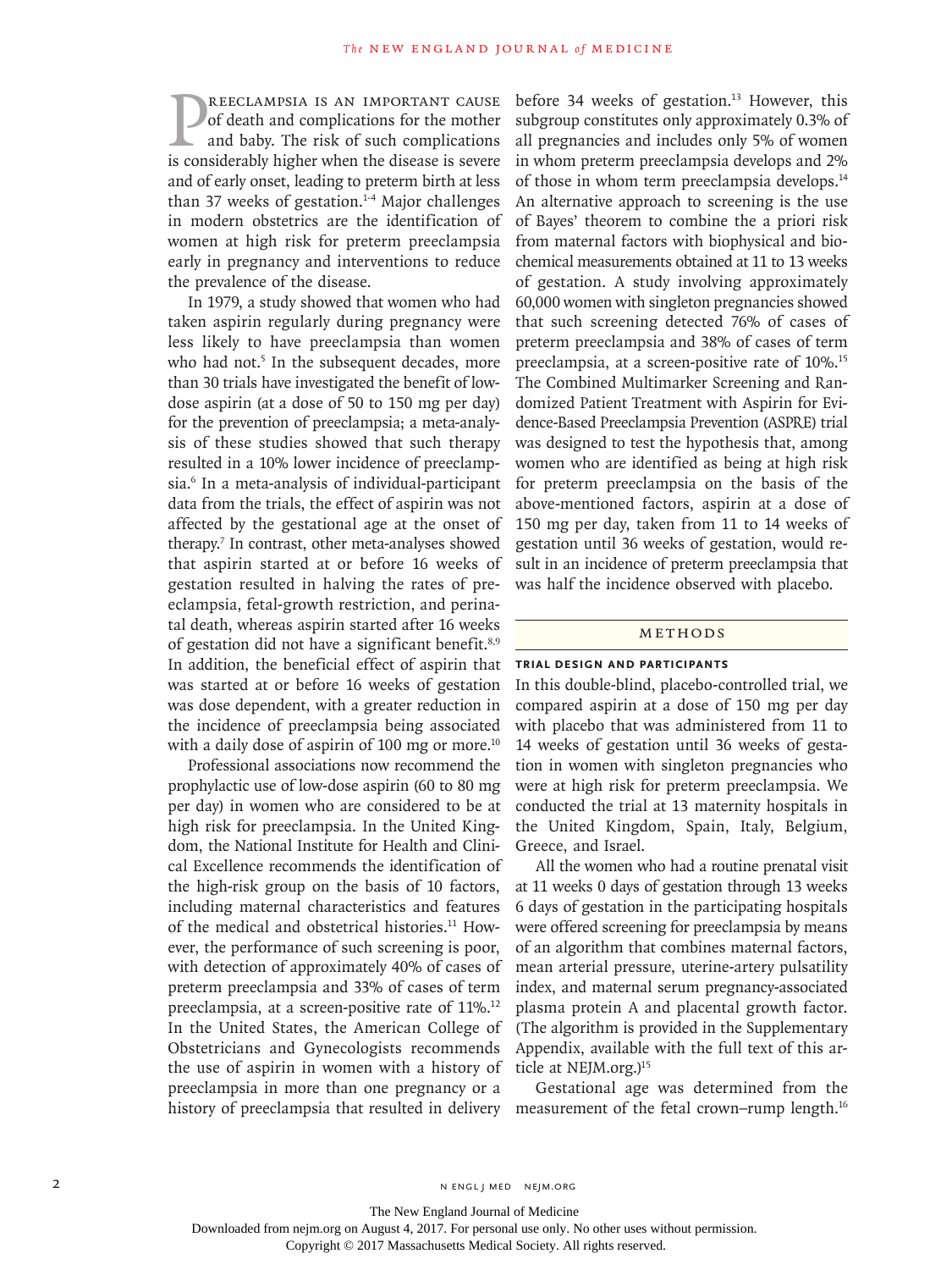Maternal characteristics and medical and obstetrical histories were recorded, and the maternal weight and height were measured. The mean arterial pressure was measured by validated automated devices with the use of a standardized protocol.17 Transabdominal color Doppler ultrasonography was used to measure the left and right uterine-artery pulsatility index, and the average value was recorded.18 Serum concentrations of pregnancy-associated plasma protein A and placental growth factor were measured by an automated device (PAPP-A and PlGF 1-2-3 kits and DELFIA Xpress random access platform, Perkin-Elmer). Quality control was applied to achieve consistency of the measurement of biomarkers across trial centers. Quality control of screening and verification of adherence to the protocol were performed by the University College London Comprehensive Clinical Trials Unit.

Inclusion criteria for the trial were the following: an age of 18 years or more, singleton pregnancy, live fetus at the time that scanning was performed at 11 to 13 weeks of gestation, and a high risk (>1 in 100) for preterm preeclampsia according to the screening algorithm. Exclusion criteria were the following: unconscious or severely ill status, learning difficulties or serious mental illness, major fetal abnormality identified at the time that scanning was performed at 11 to 13 weeks of gestation, regular treatment with aspirin within 28 days before screening, bleeding disorder such as von Willebrand's disease, peptic ulceration, hypersensitivity to aspirin, long-term use of nonsteroidal antiinflammatory medication, and participation in another drug trial within 28 days before screening. Potential trial participants were given written information about the trial, and those who agreed to participate provided written informed consent.

Approval for the trial was obtained from the relevant research ethics committee and competent authority in each country in which the trial was conducted. The trial was conducted with fidelity to the protocol, which is available, with the statistical analysis plan, at NEJM.org. The funding organizations and the companies that supplied and distributed the aspirin and placebo had no role in the trial design, the collection, analysis, or interpretation of the data, the writing of the manuscript, or the decision to submit the manuscript for publication. The authors vouch lets that were returned by participants at each

for the accuracy and completeness of the data and analyses.

## **Randomization and Trial-Group Assignment**

Eligible women were randomly assigned, in a 1:1 ratio, with the use of a Web-based system (Sealed Envelope), to receive either aspirin or placebo, and in the random-sequence generation there was stratification according to participating center. The aspirin and placebo tablets were manufactured by Actavis UK and were packaged, labeled, stored, and distributed by Mawdsley-Brooks. The placebo tablets were identical to the aspirin tablets with respect to variables such as size, thickness, physical properties, and appearance. After randomization, the participants were prescribed the assigned trial product and received instructions to take one tablet every night throughout the trial and to stop taking tablets at 36 weeks of gestation or, in the event of early delivery, at the onset of labor.

## **Outcome Measures**

The primary outcome measure was delivery with preeclampsia before 37 weeks of gestation. Preeclampsia was defined according to the International Society for the Study of Hypertension in Pregnancy (see the Supplementary Appendix).<sup>19</sup> Secondary outcomes were adverse outcomes of pregnancy before 34 weeks of gestation, before 37 weeks of gestation, and at or after 37 weeks of gestation; stillbirth or neonatal death; death and neonatal complications; neonatal therapy; and poor fetal growth (birth weight below the 3rd, 5th, or 10th percentile) (Table S1 in the Supplementary Appendix).20

#### **Adverse Events and Adherence**

Adverse events and adherence were assessed and recorded at follow-up clinical visits at 19 to 24 weeks of gestation, 32 to 34 weeks of gestation, and 36 weeks of gestation and during three telephone interviews, which occurred at 16 weeks and 28 weeks of gestation and 30 days after the last tablet was taken. Participants were encouraged to record any side effects or adverse events in a diary that was reviewed at each trial visit, and they were specifically asked about such events during each telephone interview.

We assessed adherence by counting the tab-

The New England Journal of Medicine

Downloaded from nejm.org on August 4, 2017. For personal use only. No other uses without permission.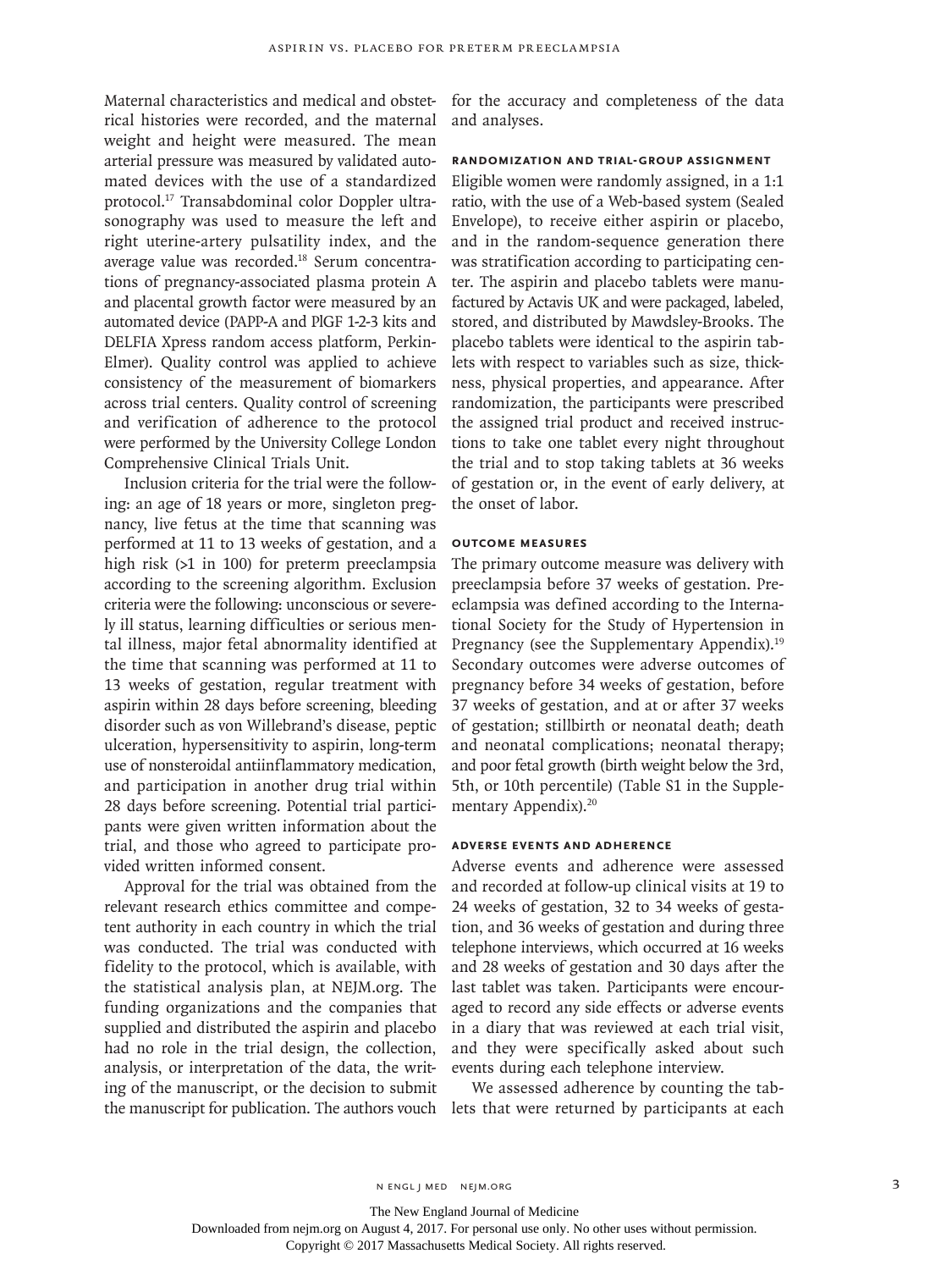visit and by the participants' reporting of tablet counts during each telephone interview. The total number of tablets taken was calculated by subtracting the number of tablets returned from the number of tablets prescribed. Adherence was considered to be good if the reported intake of tablets was 85% or more of the total number that participants were expected to have taken between the date of randomization and the date of the visit at 36 weeks of gestation or the date of delivery if delivery occurred before 36 weeks of gestation. Adherence was considered to be moderate if the intake was between 50% and 84.9% and considered to be poor if it was less than 50%.

## **Statistical Analysis**

The sample-size estimation was based on the assumption that first-trimester screening would detect 76% of the cases of preterm preeclampsia at a screen-positive rate of 10%.15 It was hypothesized that low-dose aspirin would result in a rate of preterm preeclampsia that was 50% lower than the rate with placebo, $8,9$  for an estimated rate of 7.6% in the placebo group and 3.8% in the aspirin group. We calculated that the enrollment of 1600 participants would give the trial 90% power to show a treatment effect at a twosided alpha level of 5%. The target recruitment number was inflated to 1776 to account for attrition.

Statistical analyses were performed on an intention-to-treat basis, and no interim analyses were performed. Logistic-regression analysis was used to determine the significance of the betweengroup difference in the incidence of preterm preeclampsia, with adjustment for the effect of the estimated risk of preeclampsia at screening and the participating center. The treatment effect was quantified as the odds ratio with a 95% confidence interval in the aspirin group. Prespecified analyses were also performed in subgroups that were categorized according to the estimated risk of preterm preeclampsia and history of preeclampsia; a post hoc subgroup analysis was performed according to country of the participating centers. A sensitivity analysis was performed to take into account the effect of withdrawal of consent and loss to follow-up. We also produced Kaplan–Meier estimates of the cumulative incidence of preeclampsia according to trial group, in which deliveries that were not with preeclampsia were excluded. The treatment effect for the secondary outcomes was quantified as the odds ratio with a 99% confidence interval in the aspirin group, with adjustment for the effect of the estimated risk for preeclampsia at screening and the participating center, and no corrections were made for multiple comparisons. The statistical software package R was used for data analyses.<sup>21</sup>

# **RESULTS**

#### **Trial Participants**

The trial started at King's College Hospital, in the United Kingdom, in April 2014 but was stopped in June 2014 after the recruitment of 56 participants because of administrative problems with the supply of the trial products. The manufacture and composition of the products were the same throughout the trial, and the women who were enrolled during this period were included in the trial population. The trial was restarted in July 2015, and recruitment was completed in April 2016.

A total of 26,941 women with singleton pregnancies underwent screening,<sup>15</sup> and 2971 (11.0%) were found to be at high risk for preterm preeclampsia. However, 332 of these women (11.2%) were excluded from recruitment to the trial because they did not fulfill the eligibility criteria (Fig. 1). Of the 2641 eligible women, 1776 (67.2%) agreed to participate in the trial. After randomization, 152 women (8.6%) withdrew consent. Of the women who participated in the trial, 4 were lost to follow-up.

There were no significant differences between the aspirin group and the placebo group with regard to the characteristics of the participants at baseline (Table 1). In the aspirin group, there were 11 miscarriages before 24 weeks of gestation, 2 pregnancy terminations for fetal abnormalities at or before 24 weeks of gestation, 1 pregnancy termination for severe fetal growth restriction and preeclampsia at 24 weeks of gestation, 7 stillbirths at or after 24 weeks of gestation, 1 neonatal death within 28 days after birth, and 776 live births of infants who survived until discharge from the hospital. In the placebo group, there were 12 miscarriages before 24 weeks of gestation, 4 pregnancy terminations for fetal

The New England Journal of Medicine

Downloaded from nejm.org on August 4, 2017. For personal use only. No other uses without permission.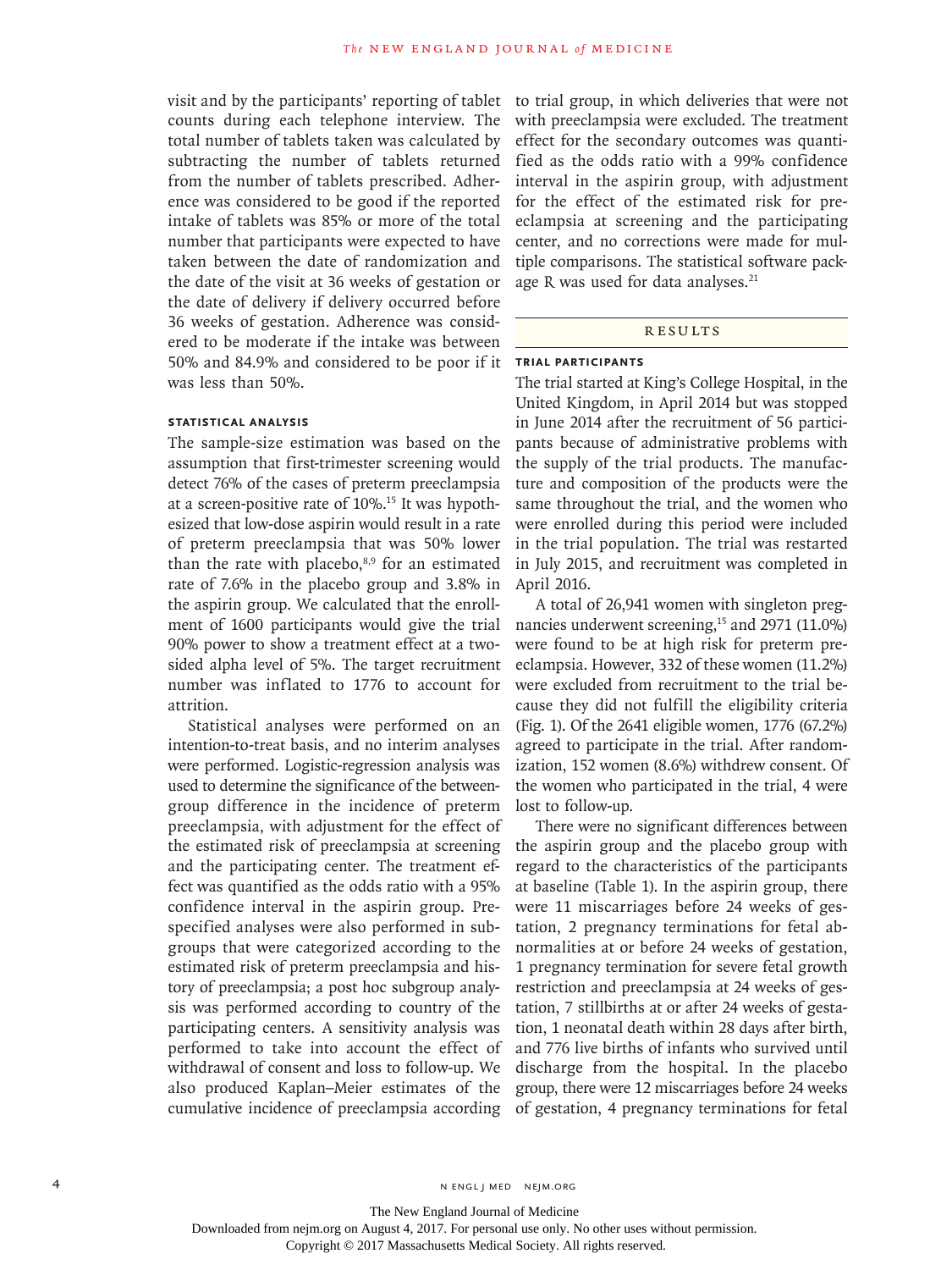#### Aspirin vs. Placebo for Preterm Preeclampsia



abnormalities at or before 24 weeks of gestation, no pregnancy terminations for severe fetal growth restriction and preeclampsia at 24 weeks of gestation, 12 stillbirths at or after 24 weeks of gestation, 2 neonatal deaths within 28 days after birth, and 792 live births of infants who survived to discharge from the hospital.

## **Primary Outcome**

Preterm preeclampsia occurred in 13 of 798 participants (1.6%) in the aspirin group, as compared with 35 of 822 (4.3%) in the placebo group (adjusted odds ratio in the aspirin group, 0.38; 95% confidence interval, 0.20 to 0.74;  $P=0.004$ ) (Table 2). The size of the treatment effect was consistent across estimated risk groups at the time of screening, across groups defined according to obstetrical history, and across countries of the participating centers (Figs. S1 and S2 in the Supplementary Appendix). The cumulative percentages of participants who had delivery with preeclampsia are shown in Figure 2.

Of the 152 women who withdrew consent, 74 did not want any of their data to be reported and 78 allowed reporting of their screening data; the baseline characteristics of the women who withdrew consent were similar between those assigned to receive aspirin and those assigned to

n engl j med nejm.org 5

The New England Journal of Medicine

Downloaded from nejm.org on August 4, 2017. For personal use only. No other uses without permission.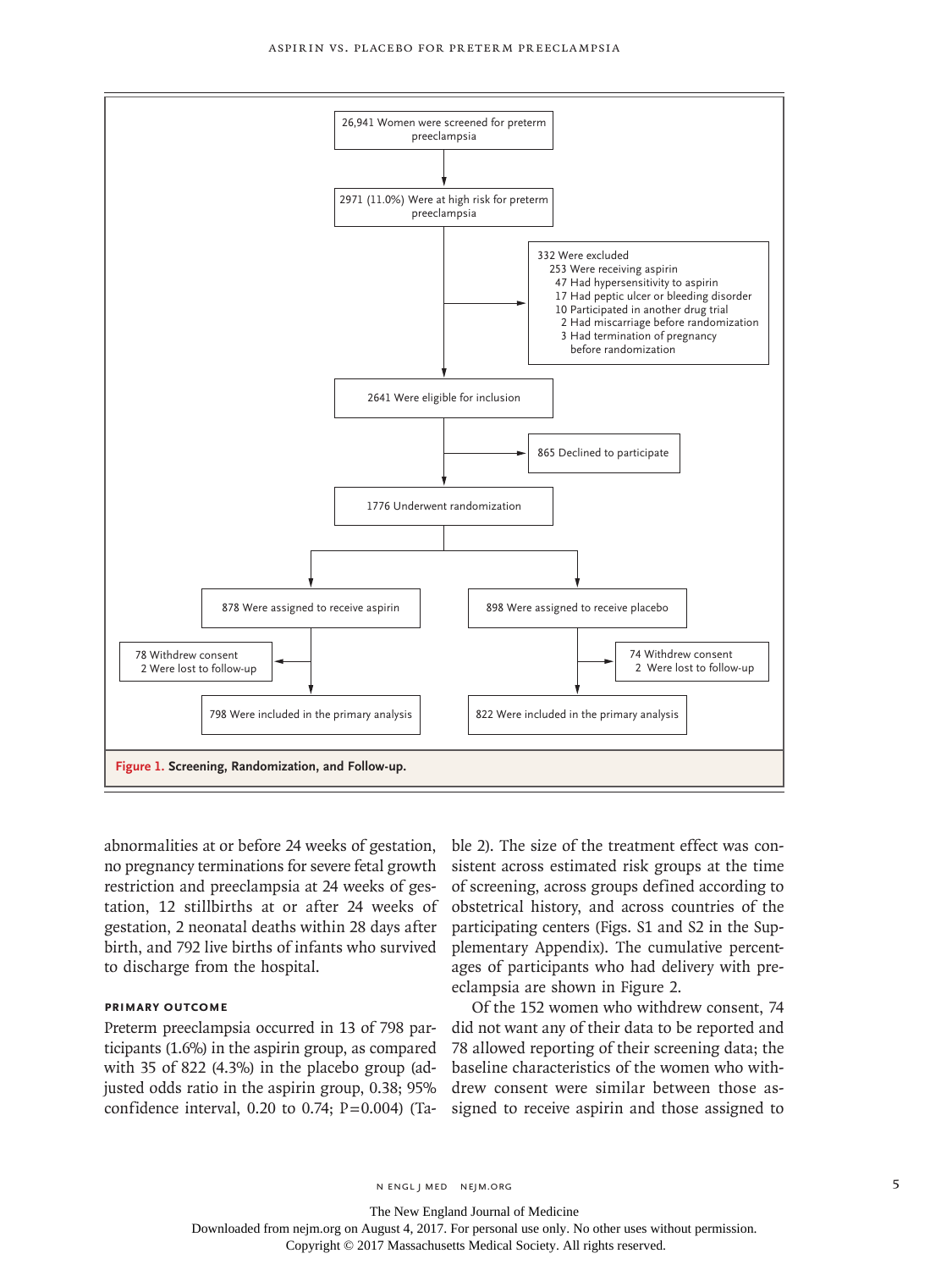| Table 1. Characteristics of the Trial Participants.*                               |                                     |                              |
|------------------------------------------------------------------------------------|-------------------------------------|------------------------------|
| Characteristic                                                                     | <b>Aspirin Group</b><br>$(N = 798)$ | Placebo Group<br>$(N = 822)$ |
| Gestational age at randomization - wk                                              |                                     |                              |
| Median                                                                             | 12.7                                | 12.6                         |
| Interquartile range                                                                | $12.3 - 13.1$                       | $12.3 - 13.0$                |
| $Age - yr$                                                                         |                                     |                              |
| Median                                                                             | 31.5                                | 31.4                         |
| Interquartile range                                                                | $27.3 - 35.8$                       | $26.9 - 35.8$                |
| Body-mass index <sup>+</sup>                                                       |                                     |                              |
| Median                                                                             | 26.7                                | 26.5                         |
| Interquartile range                                                                | $23.3 - 31.1$                       | $23.0 - 31.5$                |
| Race or ethnic group - no. (%) :                                                   |                                     |                              |
| White                                                                              | 528 (66.2)                          | 559 (68.0)                   |
| <b>Black</b>                                                                       | 208 (26.1)                          | 201 (24.5)                   |
| South Asian                                                                        | 37(4.6)                             | 37(4.5)                      |
| East Asian                                                                         | 13(1.6)                             | 16(1.9)                      |
| Mixed race                                                                         | 12(1.5)                             | 9(1.1)                       |
| Method of conception - no. (%)                                                     |                                     |                              |
| Natural                                                                            | 747 (93.6)                          | 779 (94.8)                   |
| Assisted by use of ovulation drugs                                                 | 6(0.8)                              | 7(0.9)                       |
| In vitro fertilization                                                             | 45(5.6)                             | 36(4.4)                      |
| Cigarette smoking - no. (%)                                                        | 57(7.1)                             | 59 (7.2)                     |
| Mother had preeclampsia - no. (%)                                                  | 66(8.3)                             | 74 (9.0)                     |
| Medical history - no. (%)                                                          |                                     |                              |
| Chronic hypertension                                                               | 49(6.1)                             | 61(7.4)                      |
| Systemic lupus erythematosus                                                       | 3(0.4)                              | 1(0.1)                       |
| Antiphospholipid syndrome                                                          | 2(0.3)                              | 2(0.2)                       |
| Diabetes mellitus type 1                                                           | 7(0.9)                              | 2(0.2)                       |
| Diabetes mellitus type 2                                                           | 8(1.0)                              | 8(1.0)                       |
| Obstetrical history - no. (%)                                                      |                                     |                              |
| Nulliparous                                                                        | 547 (68.5)                          | 543 (66.1)                   |
| Multiparous without preeclampsia                                                   | 164 (20.6)                          | 195 (23.7)                   |
| Multiparous with preeclampsia                                                      | 87 (10.9)                           | 84 (10.2)                    |
| Interval from last pregnancy - yr                                                  |                                     |                              |
| Median                                                                             | 4.2                                 | 4.6                          |
| Interquartile range                                                                | $2.5 - 7.0$                         | $2.9 - 7.5$                  |
| Gestational age at delivery of last pregnancy - wk                                 | 39 (37-40)                          | $39(36-40)$                  |
| Risk of preterm preeclampsia as assessed at screening<br>at 11-13 wk (95% CI) — %§ | $2.3(1.4-4.8)$                      | $2.6(1.5-4.8)$               |

\* There were no significant between-group differences with regard to the characteristics at baseline. CI denotes confidence interval.

† The body-mass index is the weight in kilograms divided by the square of the height in meters.

‡ Race or ethnic group was reported by the participants.

§ The risk of preterm preeclampsia was assessed by means of an algorithm that combined maternal factors, mean arterial pressure, uterine-artery pulsatility index, and maternal serum pregnancy-associated plasma protein A and placental growth factor (see the Supplementary Appendix).

The New England Journal of Medicine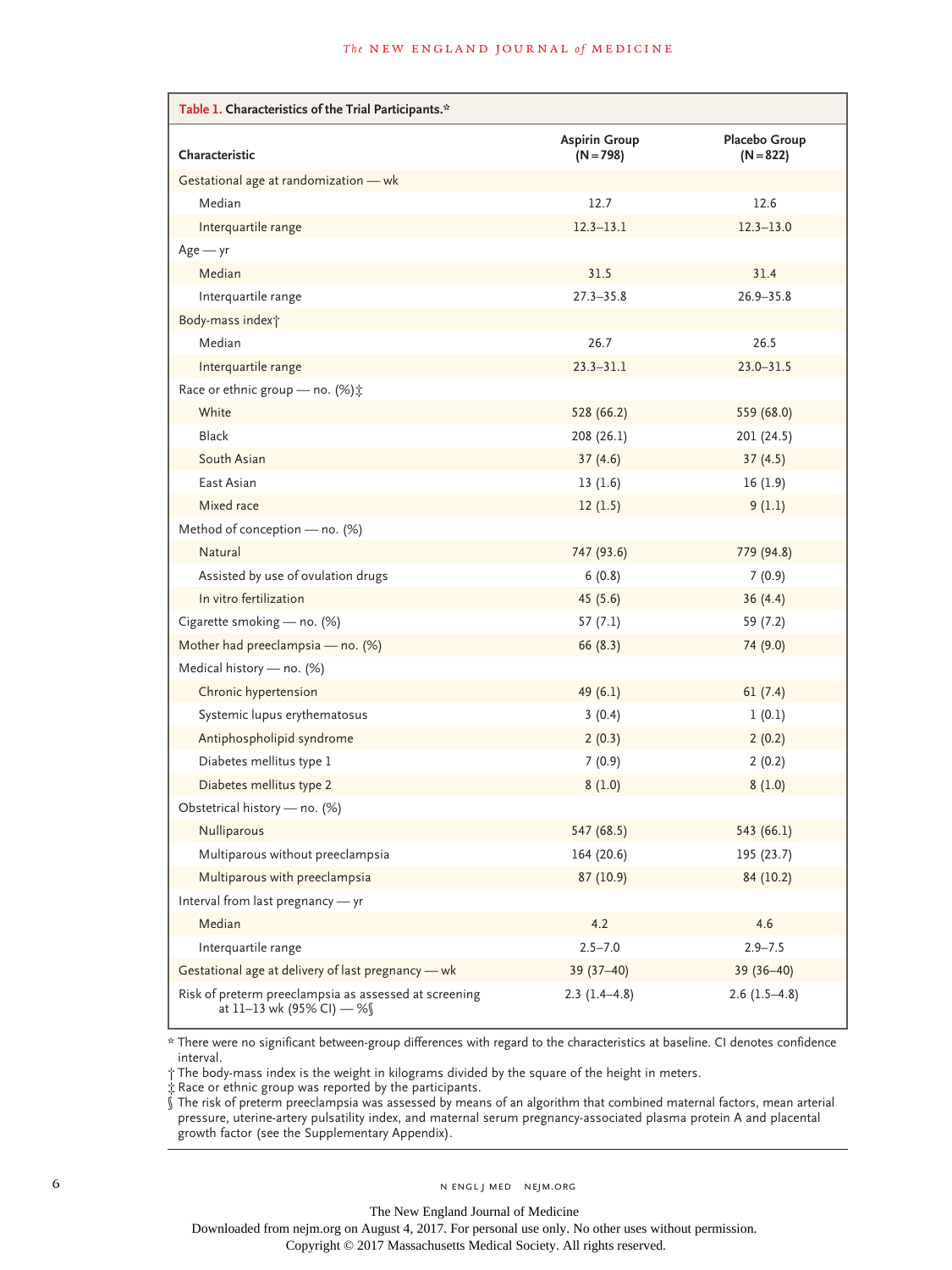| Table 2. Outcomes According to Trial Group.                                    |                                     |                              |                                       |
|--------------------------------------------------------------------------------|-------------------------------------|------------------------------|---------------------------------------|
| Outcome                                                                        | <b>Aspirin Group</b><br>$(N = 798)$ | Placebo Group<br>$(N = 822)$ | <b>Odds Ratio</b><br>(95% or 99% CI)* |
| Primary outcome: preterm preeclampsia at <37 wk of<br>gestation - no. (%)      | 13(1.6)                             | 35(4.3)                      | $0.38(0.20 - 0.74)$                   |
| Secondary outcomes according to gestational age                                |                                     |                              |                                       |
| Adverse outcomes at <34 wk of gestation                                        |                                     |                              |                                       |
| Any — no. $(%)$                                                                | 32 (4.0)                            | 53 (6.4)                     | $0.62$ (0.34-1.14)                    |
| Preeclampsia - no. (%)                                                         | 3(0.4)                              | 15(1.8)                      | $0.18(0.03 - 1.03)$                   |
| Gestational hypertension - no. (%)                                             | 2(0.3)                              | 2(0.2)                       | $1.02(0.08 - 13.49)$                  |
| Small-for-gestational-age status without<br>preeclampsia - no./total no. (%) + | 7/785(0.9)                          | 14/807(1.7)                  | $0.53(0.16 - 1.77)$                   |
| Miscarriage or stillbirth without preeclampsia<br>$-$ no. (%)                  | 14(1.8)                             | 19(2.3)                      | $0.78(0.31 - 1.95)$                   |
| Abruption without preeclampsia - no. (%)                                       | 1(0.1)                              | 3(0.4)                       | $0.36(0.02 - 7.14)$                   |
| Spontaneous delivery without preeclampsia<br>$-$ no. (%)                       | 12(1.5)                             | 12(1.5)                      | $1.07(0.37 - 3.10)$                   |
| Adverse outcomes at <37 wk of gestation                                        |                                     |                              |                                       |
| Any — no. $(%)$                                                                | 79 (9.9)                            | 116(14.1)                    | $0.69(0.46 - 1.03)$                   |
| Gestational hypertension - no. (%)                                             | 8(1.0)                              | 7(0.9)                       | $1.19(0.31 - 4.56)$                   |
| Small-for-gestational-age status without<br>preeclampsia - no./total no. (%) + | 17/785 (2.2)                        | 18/807 (2.2)                 | $1.01(0.42 - 2.46)$                   |
| Miscarriage or stillbirth without preeclampsia<br>$-$ no. (%)                  | 14(1.8)                             | 19(2.3)                      | $0.78(0.31-1.95)$                     |
| Abruption without preeclampsia - no. (%)                                       | 2(0.3)                              | 4(0.5)                       | $0.52(0.06 - 4.91)$                   |
| Spontaneous delivery without preeclampsia<br>$-$ no. (%)                       | 40 (5.0)                            | 49 (6.0)                     | $0.83(0.47 - 1.47)$                   |
| Adverse outcomes at ≥37 wk of gestation                                        |                                     |                              |                                       |
| Any — no. $(%)$                                                                | 178 (22.3)                          | 171 (20.8)                   | $1.12(0.82 - 1.54)$                   |
| Preeclampsia - no. (%)                                                         | 53 (6.6)                            | 59 (7.2)                     | $0.95(0.57 - 1.57)$                   |
| Gestational hypertension - no. (%)                                             | 72 (9.0)                            | 62(7.5)                      | $1.24(0.78 - 1.98)$                   |
| Small-for-gestational-age status without<br>preeclampsia - no./total no. (%) + | 54/785 (6.9)                        | 56/807 (6.9)                 | $1.00(0.60 - 1.66)$                   |
| Stillbirth without preeclampsia - no. (%)                                      | 2(0.3)                              | 2(0.2)                       | $1.01(0.08 - 13.40)$                  |
| Abruption without preeclampsia - no. (%)                                       | 2(0.3)                              | 2(0.2)                       | $1.05(0.08 - 13.92)$                  |

\* The confidence interval was 95% for the primary outcome and 99% for the secondary outcomes.

† The status of being small for gestational age was defined as a birth weight below the 5th percentile. The birth weight for neonates delivered before 24 weeks of gestation was not recorded.

receive placebo (Table S2 in the Supplementary Tables 2 and 3, and in Figures S4 and S5 in the Appendix). A sensitivity analysis to evaluate the Supplementary Appendix. There was no signifieffect of the withdrawals<sup>22</sup> showed no substantive difference from the primary analysis (Fig. S3 in the Supplementary Appendix).

**Secondary Outcomes**

The treatment effect for secondary outcomes, In the aspirin group, at least one serious adverse quantified as the odds ratio in the aspirin group event occurred in 13 participants (1.6%) and at with a 99% confidence interval, is shown in least one adverse event occurred in 207 partici-

cant between-group difference in the incidence of any secondary outcomes, but the trial was not powered for these outcomes.

## **Adverse Events**

The New England Journal of Medicine

Downloaded from nejm.org on August 4, 2017. For personal use only. No other uses without permission.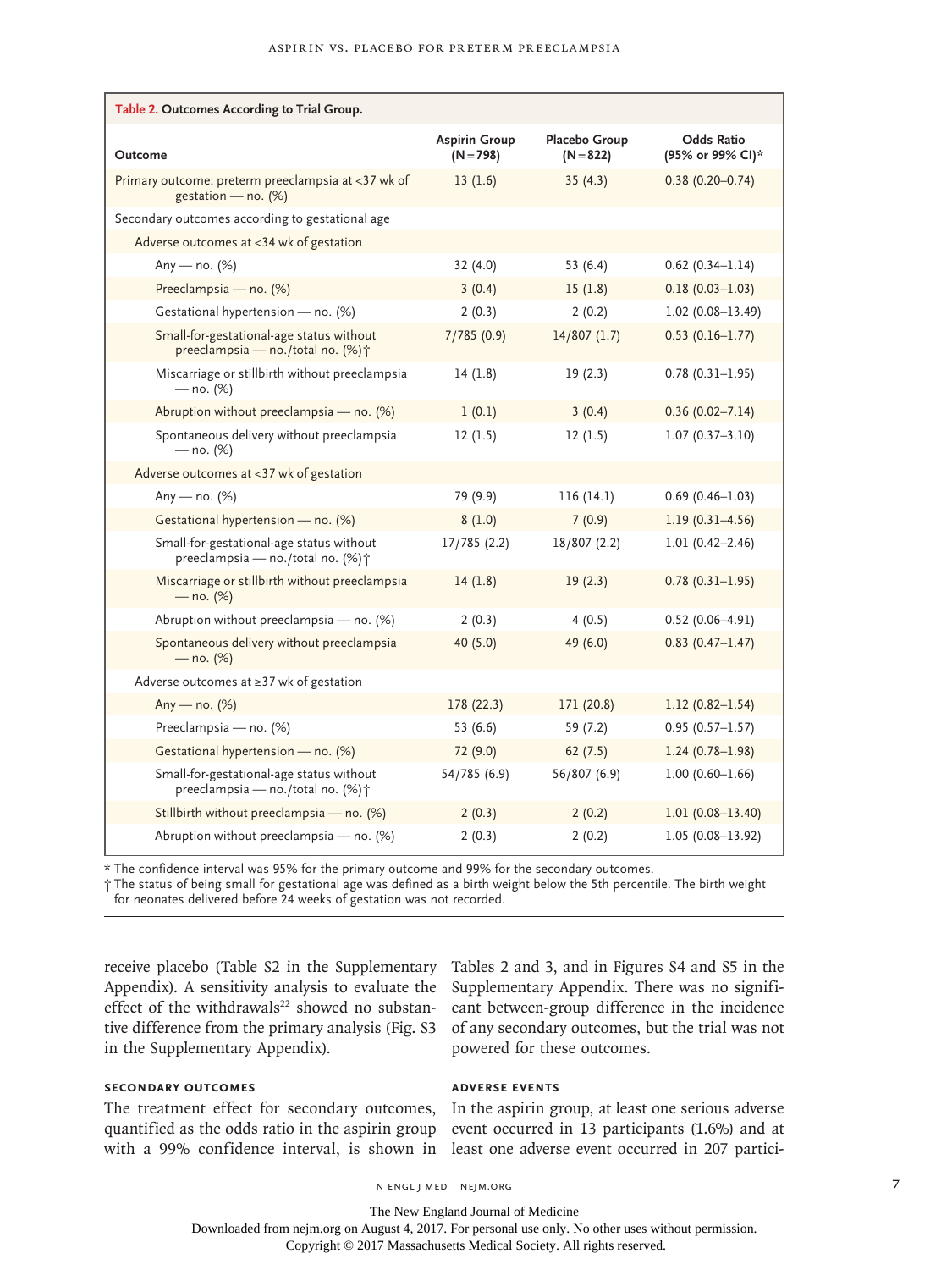

The gray box highlights the rate of preeclampsia before 37 weeks of gestation. Data were censored after deliveries not associated with preeclampsia. The

> pants (25.9%); in the placebo group, at least one serious adverse event occurred in 26 participants (3.2%) and at least one adverse event occurred in 210 participants (25.5%). There was no significant between-group difference in the incidence of these events (Tables S3 and S4 in the Supplementary Appendix).

## **Adherence**

Adherence was good in 1294 of 1620 participants (79.9%), moderate in 241 (14.9%), and poor in 85 (5.2%). There were no significant betweengroup differences in the degree of adherence (Table S5 in the Supplementary Appendix). A sensitivity analysis that took into account adherence to the assigned regimen is shown in Figure S6 in the Supplementary Appendix.

#### Discussion

In this multicenter, randomized, placebo-controlled trial involving women with singleton pregnancies who were identified by means of firsttrimester screening as being at high risk for preterm preeclampsia, the administration of aspirin at a dose of 150 mg per day from 11 to 14 weeks of gestation until 36 weeks of gestation was associated with a significantly lower incidence of preterm preeclampsia than was placebo. There was no significant betweengroup difference in the incidence of other pregnancy complications or of adverse fetal or neonatal outcomes. However, the trial was not adequately powered for the secondary outcomes.

Unlike previous trials of strategies to reduce the risk of preeclampsia among high-risk women, we identified women at high risk for preterm preeclampsia by means of combined screening with maternal demographic characteristics and historical factors and biomarkers — a strategy that has been shown to be superior to other currently used methods.11,13,14,23 Decisions regarding the gestational-age range at the onset of treatment (11 to 14 weeks of gestation) and the primary outcome measure (preterm preeclampsia rather than total preeclampsia) were informed by the results of meta-analyses suggesting that aspirin confers greater benefit if it is started at or before 16 weeks of gestation and that prevention is confined to preterm preeclampsia.8,9,24 The dose of 150 mg of aspirin per day was selected on the basis of previous evidence of a dose-dependent benefit to therapy $10$ ; in addition, the commonly used dose of 81 mg of aspirin per day has no appreciable effect on platelet function in up to one third of pregnant women.<sup>25</sup> The recommendation that participants take aspirin at night, rather than during the day, was based on the observation from a randomized trial that treatment at this time may be superior in reducing the rate of preeclampsia.26 The incidence of preterm preeclampsia in the placebo group was lower than what was anticipated (4.3%, vs. the expected value of 7.6%), and this finding is likely to be the consequence of differences between the demographic characteristics of the screened population and those of the population that was used for the development of the algorithm.

Screening at 11 to 13 weeks of gestation has been shown to identify less than 40% of cases of term preeclampsia.15 In our trial, aspirin did not reduce the incidence of term preeclampsia.

In conclusion, this randomized trial showed that among women with singleton pregnancies who were identified by means of first-trimester

8 N ENGL J MED NEJM.ORG

Downloaded from nejm.org on August 4, 2017. For personal use only. No other uses without permission.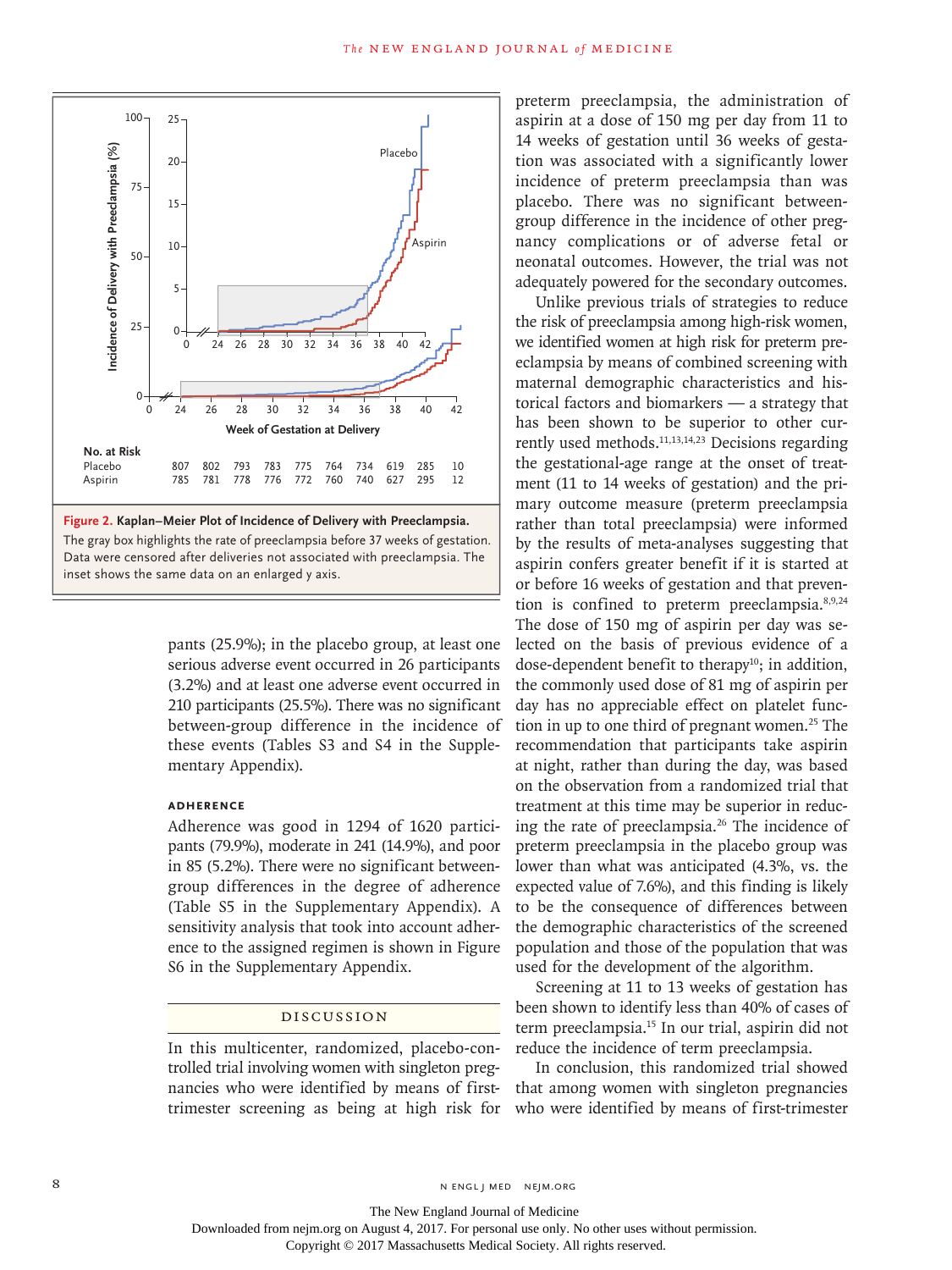| Table 3. Neonatal Outcomes According to Trial Group.                     |                                     |                              |                      |
|--------------------------------------------------------------------------|-------------------------------------|------------------------------|----------------------|
| Outcome                                                                  | <b>Aspirin Group</b><br>$(N = 798)$ | Placebo Group<br>$(N = 822)$ | Odds Ratio (99% CI)  |
| Stillbirth or death - no. (%)                                            |                                     |                              |                      |
| All stillbirths or deaths                                                | 8(1.0)                              | 14(1.7)                      | $0.59(0.19 - 1.85)$  |
| With preeclampsia or status of being small for<br>gestational age        | 5(0.6)                              | 8(1.0)                       | $0.65(0.15-2.90)$    |
| Without preeclampsia or status of being small for<br>gestational age     | 3(0.4)                              | 6(0.7)                       | $0.51(0.08 - 3.19)$  |
| With placental abruption or bleeding                                     | $\mathbf{0}$                        | 2(0.2)                       | $0.00(0.00-\infty)$  |
| Without placental abruption or bleeding                                  | 8(1.0)                              | 12(1.5)                      | $0.69(0.21 - 2.28)$  |
| Death or complications - no. $(\%)$                                      |                                     |                              |                      |
| Any                                                                      | 32(4.0)                             | 48 (5.8)                     | $0.69(0.37 - 1.27)$  |
| Miscarriage, stillbirth, or death                                        | 19(2.4)                             | 26(3.2)                      | $0.76(0.35 - 1.68)$  |
| Intraventricular hemorrhage of grade ≥II                                 | 2(0.3)                              | 1(0.1)                       | 2.23 (0.09-52.70)    |
| Sepsis with confirmed bacteremia in cultures                             | 3(0.4)                              | 6(0.7)                       | $0.52(0.08 - 3.32)$  |
| Anemia resulting in blood transfusion                                    | 5(0.6)                              | 11(1.3)                      | $0.47(0.11-1.92)$    |
| Respiratory distress syndrome treated with surfactant<br>and ventilation | 11(1.4)                             | 22(2.7)                      | $0.53(0.20 - 1.40)$  |
| Necrotizing enterocolitis resulting in surgery                           | 2(0.3)                              | 1(0.1)                       | $2.10(0.09 - 49.54)$ |
| Therapy — $no.$ (%)                                                      |                                     |                              |                      |
| Any                                                                      | 55 (6.9)                            | 60(7.3)                      | $0.97(0.58 - 1.60)$  |
| Admission to intensive care unit                                         | 48 (6.0)                            | 54 (6.6)                     | $0.93(0.55 - 1.59)$  |
| Ventilation with positive airway pressure or intubation                  | 37(4.6)                             | 46(5.6)                      | $0.85(0.47 - 1.52)$  |
| Poor fetal growth - no./total no. (%)*                                   |                                     |                              |                      |
| Birth weight <3rd percentile                                             | 57/785(7.3)                         | 63/807 (7.8)                 | $0.92(0.57 - 1.51)$  |
| Birth weight <5th percentile                                             | 82/785 (10.4)                       | 96/807 (11.9)                | $0.86(0.57 - 1.30)$  |
| Birth weight <10th percentile                                            | 148/785 (18.9)                      | 187/807 (23.2)               | $0.77(0.56 - 1.06)$  |

\* The birth weight for neonates who were delivered before 24 weeks was not recorded.

screening as being at high risk for preterm preeclampsia, the administration of aspirin at a dose of 150 mg per day from 11 to 14 weeks of gestation until 36 weeks of gestation resulted in a significantly lower incidence of preterm preeclampsia than that with placebo.

Supported by grants from the European Union Seventh Framework Program (FP7-HEALTH-2013-INNOVATION-2; ASPRE Project number, 601852) and from the Fetal Medicine Foundation. Disclosure forms provided by the authors are available with

the full text of this article at NEJM.org.

We thank all the participants and their attending obstetricians and midwives; Zarko Alfirevic, University of Liverpool; Bryony Jones, Imperial College Healthcare NHS Trust; George Attilakos, University College London Hospital; Mark Turner, University of Liverpool; Christina Yu, Imperial College Healthcare NHS Trust; and Ian Bradbury, Statistics at Frontier Science Scotland, for serving as members of the trial steering committee or independent data and safety monitoring committee; Emilia Caverly, Hannah Lever, and Susan Tebbs, team members of the University College London Comprehensive Clinical Trials Unit, for project management and oversight of the trial; Alan Wright for quality control of measurement of biomarkers; and the following medical professionals who helped in the recruitment and follow-up of participants: Silvia Andrietti, Jean Edgard Aupont, Mercedes de Alvarado, Mercedes Campanero, Stefania Carlucci, Irene Ceccacci, Siobhan Chaplin, Tunay Efeturk, Ilaria Fantasia, Madgalena Fiolna, Alex Frick, Paula Garcia, Gavin Guy, Evgenia Kapeti, Natalia Karagiotis, Sofia Katrantzi, Lemonia Koutoulas, Mirian Machuca, Sofia Mastrodima, Olivia Mendez, Natalia Prodan, Anoop Rehal, Min Yi Tan, Mayumi Tokunaka, Athanasios Tzelepis, Maria Tziomaki, Gulen Yerlikaya, and Ling Zen, from London; Juan Luis Delgado, Marisol Quezada, Rocio Revello, and Macarena Quesada Rojas, from Murcia, Spain; Andrea Pazos, from Granada, Spain; Vivien Dutemeyer, from Brussels; Ilma Carbone and Francesco D'Ambrosi, from Milan; Nikolaos Papantoniou and Nikos Evangelinakis, from Athens; and Eran Hadar, Anna Idelson, and Lihi Rothman from Petah Tikva, Israel. University College London, represented by the Comprehensive Clinical Trials Unit, acted as the regulatory sponsor of this trial for all sites within the European Union.

The New England Journal of Medicine

Downloaded from nejm.org on August 4, 2017. For personal use only. No other uses without permission.